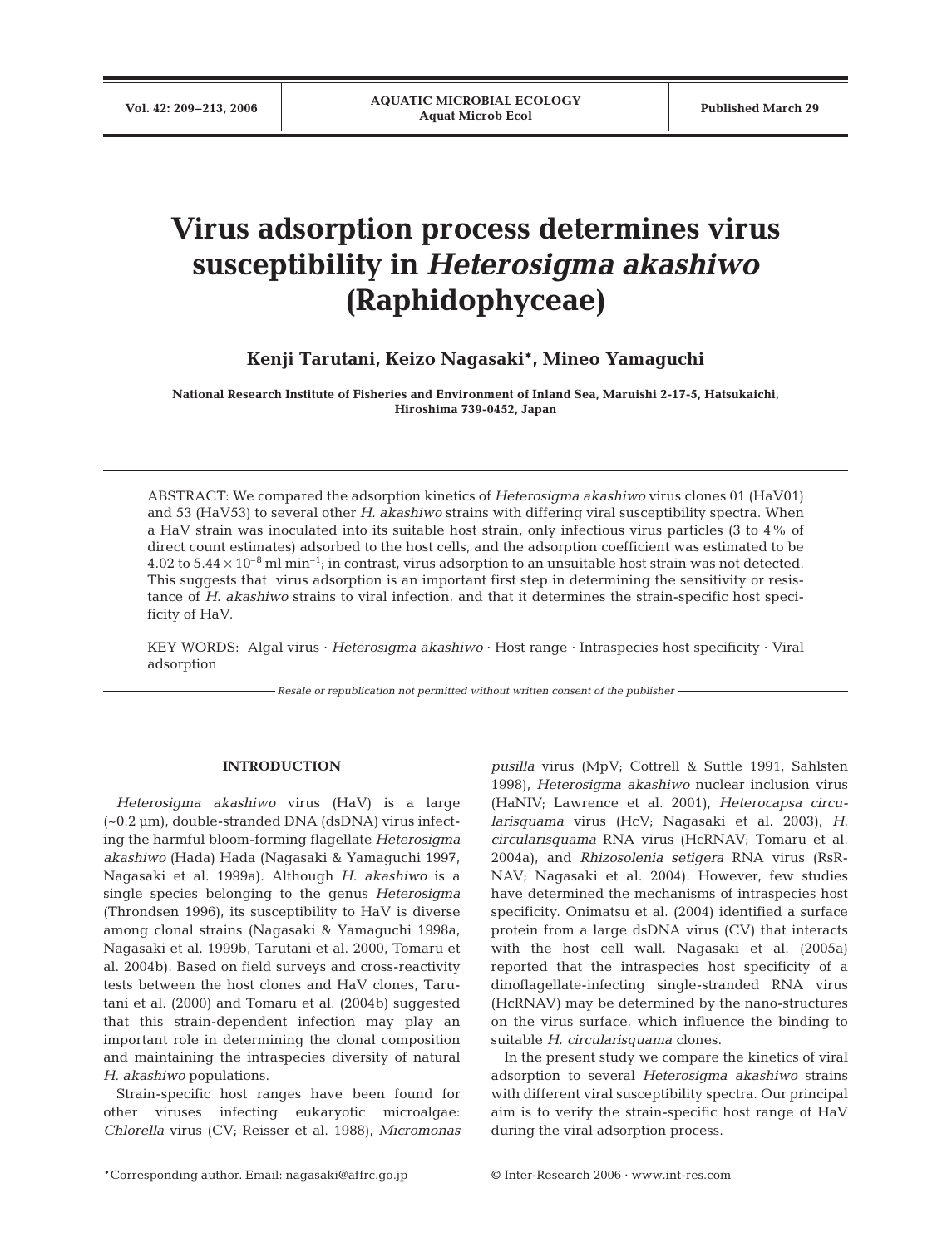#### **MATERIALS AND METHODS**

We used 2 HaV clones and 4 *Heterosigma akashiwo* strains. HaV01 was isolated from Unoshima Fishing Port (Fukuoka Prefecture, Japan), and HaV53 was isolated from Itsukaichi Fishing Port (northern Hiroshima Bay, Japan). Axenic strains of *H. akashiwo* (strains H93616, H94608, H98518-4 and H98527-6) were isolated from Itsukaichi Fishing Port. These were selected because they display differing viral susceptibilities to HaV01 and HaV53 (Table 1; Nagasaki & Yamaguchi 1998a, Tarutani et al. 2000, K. Tarutani et al. unpubl. data). Algal cultures were grown in modified SWM3 medium enriched with 2 nM  $Na<sub>2</sub>SeO<sub>3</sub>$  (Chen et al. 1969, Itoh & Imai 1987, Imai et al. 1996), and incubated at 20°C using a 12:12 h light:dark cycle (light provided by cool white fluorescent illumination FL40S D EDL D65, Toshiba, at ~50 µmol photons  $m^{-2}$  s<sup>-1</sup>).

Aliquots of HaV were inoculated into 25 ml exponentially growing cultures of *Heterosigma akashiwo* at a multiplicity of infection of ~0.1. This corresponds to a total virus to host ratio of  $\sim$ 3, because 3 to 4% of the HaV particles stainable with DAPI (4'-6-diamidino-2 phenylindole) were considered to be infectious (see 'Results and discussion'). As a control, an algal culture without viral inoculation was passed through a glass fiber filter (Whatman GF/F) and the same volume as the HaV suspension (25 ml) was inoculated. Each experiment was conducted in triplicate. Samples were taken immediately after gentle mixing, and then at 30 min intervals over a period of 120 min; they were then diluted 10-fold with SWM3 medium and centrifuged at 3000 rpm  $(800 \times g)$ , at 4<sup>o</sup>C for 3 min to remove algal cells with adsorbed viruses. An aliquot of the resulting supernatant was fixed with glutaraldehyde at a final concentration of 1%. The unadsorbed virus particles were directly counted using epifluorescence microscopy following the protocol of Weinbauer & Suttle (1997) with partial modifications. Briefly, DAPI solution—15 µg ml<sup>-1</sup> DAPI in Tris buffer (10 mM Tris-HCl, 10 mM EDTA-Na, 100 mM NaCl, 10 mM 2-mercaptoethylamine hydrochloride, pH 7.4; Hamada & Fujita 1983)—was added to each fixed sample (final concentration of DAPI = 1  $\mu$ g ml<sup>-1</sup>) and the samples were incubated in the dark for 30 min. The stained

Table 1. *Heterosigma akashiwo*. Viral susceptibility (+: lysed, –: not lysed) of 4 *H. akashiwo* strains to HaV01 and HaV53

| Strain   | HaV01 | HaV53 |
|----------|-------|-------|
| H93616   |       |       |
| H98518-4 |       |       |
| H94608   |       | +     |
| H98527-6 |       |       |
|          |       |       |

samples were collected on  $0.02 \mu m$  Al<sub>2</sub>O<sub>3</sub> filters (Anodisk 25, Whatman). The damp filters were mounted on a glass slide with a drop of low-fluorescence immersion oil and covered with a cover slip and another drop of the immersion oil. A minimum of 20 to 100 particles positively stained with DAPI were counted in 20 fields using an Olympus BX50 microscope equipped with a wide UV filter set; thus, the direct count estimates of HaV were calculated. The most probable number (MPN) of unadsorbed viruses was also enumerated using the extinction dilution method (Suttle 1993, Tarutani et al. 2000). Briefly, the remaining supernatant was diluted with SWM3 in a series of 2- to 10-fold dilutions, and aliquots of each dilution were added to 8 wells in 96-well microtiter plates containing exponentially growing *H. akashiwo* H93616 cultures. The cultures in microtiter plates were incubated under the conditions given above and checked daily for 10 to 14 d for cell lysis. The dilution of culture wells in which cell lysis occurred was scored, and the MPN of infectious virus particles was determined using the BASIC program (Hurley & Roscoe 1983). The adsorption coefficient  $(C_d; \text{ml min}^{-1})$  was determined as follows (Cottrell & Suttle 1995):

$$
C_d = \frac{\alpha - \alpha_c}{N}
$$

where  $\alpha$  (min<sup>-1</sup>) is the slope,  $\alpha_c$  (min<sup>-1</sup>) is the slope determined by linear regression for the natural logarithm of the percentage of free viruses in control culture against sampling time, and  $N$  (cells ml<sup>-1</sup>) is the host cell number.

#### **RESULTS AND DISCUSSION**

There was a pronounced difference in the number of HaV in the stock suspension enumerated by the 2 methods; direct count estimates by epifluorescence microscopy and MPNs by the extinction dilution method (MPN assay). The MPN of HaV01 was  $1.2 \pm 0.2$  $\times$  10<sup>6</sup> ml<sup>-1</sup> (n = 5) and was ~3% of the direct count estimate at  $3.8 \pm 0.5 \times 10^7$  ml<sup>-1</sup> (n = 5). The HaV53 stock suspension had an MPN estimate of  $0.96 \pm 0.15 \times 10^6$  $ml^{-1}$  (n = 5), which was  $\sim$ 4% of the direct count estimate at  $2.2 \pm 0.4 \times 10^7$  ml<sup>-1</sup> (n = 5). Similar differences have been reported for other algal viruses: MpV (Cottrell & Suttle 1995), *Phaeocystis pouchetii* virus (PpV; Bratbak et al. 1998), and HcV (Y. Tomaru et al. unpubl. data). The direct count method detects all of the virus particles with dsDNA (stainable with DAPI) whether they are infectious or not, whereas the MPN assay detects only 'infectious' virus particles. This indicates that only a small fraction of the HaV particles in the lysed cultures were infectious.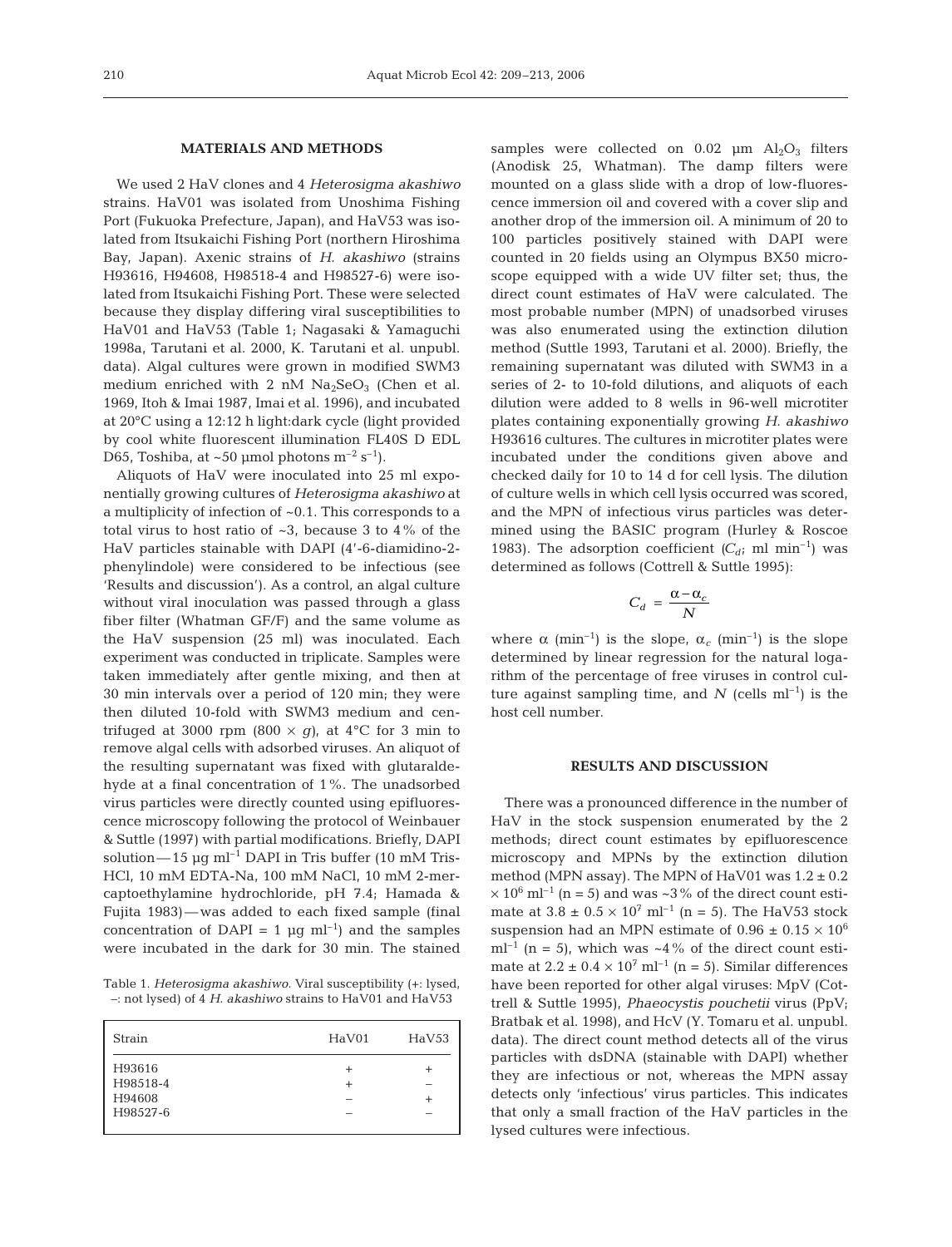

Fig. 1. *Heterosigma akashiwo*. Changes in the relative proportion of (A,C) HaV01 and (B,D) HaV53 particles that were unadsorbed to their suitable host strains as measured by (A,B) the direct count method or (C,D) the extinction dilution method. Vertical bars indicate standard deviation (n = 3). For the control experiments see 'Materials and methods'

When HaV01 was inoculated into a suitable host culture (H93616 or H98518-4; Table 1), the direct count estimates of free HaV01 particles were not significantly different from those of the control cultures (Fig. 1A). In contrast, the MPN of infectious virus particles showed a significant decrease during the experiments, and at 120 min post-inoculation the abundance was  $\sim$ 20% of the initial value (Fig. 1C). Similar results were obtained with HaV53 and its suitable host strains (H93616 and H94608; Table 1), i.e. no significant decline in the direct count estimates (Fig. 1B) but a noticeable decline in the MPN (Fig. 1D). As mentioned above, MPN of infectious HaV particles made up only a small proportion (3 to 4%) of the direct count estimates in these cultures. There may have been no remarkable decrease in the direct count estimates as the proportion of HaV particles adsorbed to *Heterosigma akashiwo* cells was too small to be reflected in the direct count estimates; indeed, the range of decrease in free virus numbers due to adsorption to host cells was less than the counting errors of direct count estimates (Fig. 1A,B). Based on these observations, we concluded that only the 'infectious' HaV particles were able to adsorb to their suitable host cells and cause infection.

One possible explanation for why only a small portion of HaV particles were infective is that a large pro-

portion of virus particles had adsorbed to algal cell debris generated through the process of host cell degradation (Cottrell & Suttle 1995). This would inactivate newly generated viruses and inhibit their adsorption to new host cells. Another possibility is that a significant proportion of the virus particles released into the environment were immature, i.e. most HaV particles lacked a mature surface structure, and thus were not able to adsorb to the virus receptor of *Heterosigma akashiwo*.

The adsorption coefficients of HaV01 and HaV53 to the sensitive *Heterosigma akashiwo* strains calculated from the changes in the MPN estimate had a range of 4.0 to  $5.4 \times 10^{-8}$  ml min<sup>-1</sup> (Table 2). These values are higher than those previously reported for other algal viruses, e.g. MpV  $(1.4 \times 10^{-9} \text{ ml min}^{-1}$ ; Cottrell & Suttle 1995) and cyanophage S-PM2 (6.2 to 6.7  $\times$  10<sup>-9</sup> ml  $min^{-1}$ ; Wilson et al. 1996). This is presumably due to the larger cell volume of *H. akashiwo* in comparison to the other host algal species.

The adsorption coefficient can be theoretically estimated using diffusive transport of the viruses to the host cells (Murray

& Jackson 1992). Assuming the diameters of HaV and *Heterosigma akashiwo* are 0.2 and 15 µm, respectively, and the swimming velocity of *H. akashiwo* is 20 to 160  $\mu$ m s<sup>-1</sup> (Smayda 1998), the theoretical adsorption coefficient for *H. akashiwo* and HaV was estimated to be 3.3 to  $6.7 \times 10^{-8}$  ml min<sup>-1</sup>. This agrees well with the value measured in the present study (4.0 to  $5.4 \times 10^{-8}$ ml min<sup>-1</sup>). These results suggest that the adsorption kinetics of infectious HaV particles is subject to the diffusive transport theory.

When HaV01 was inoculated into its resistant *Heterosigma akashiwo* strain cultures (H94608 and H98527-6; Table 1), the free virus particles (direct count estimates) did not show any significant decrease in abundance (Fig. 2A). The MPN of infectious virus

Table 2. *Heterosigma akashiwo*. Adsorption coefficient (×10–8 ml min–1) of HaV01 and HaV53 to 4 *H. akashiwo* strains estimated by the most probable number (MPN) assay. Values show average  $\pm$  SD (n = 3). –: no significant differences compared to the control culture

| <b>Strains</b>                           | HaV01                               | HaV53                          |
|------------------------------------------|-------------------------------------|--------------------------------|
| H93616<br>H98518-4<br>H94608<br>H98527-6 | $5.4 \pm 0.3$<br>$4.8 \pm 0.2$<br>- | $5.4 \pm 0.7$<br>$4.0 \pm 0.2$ |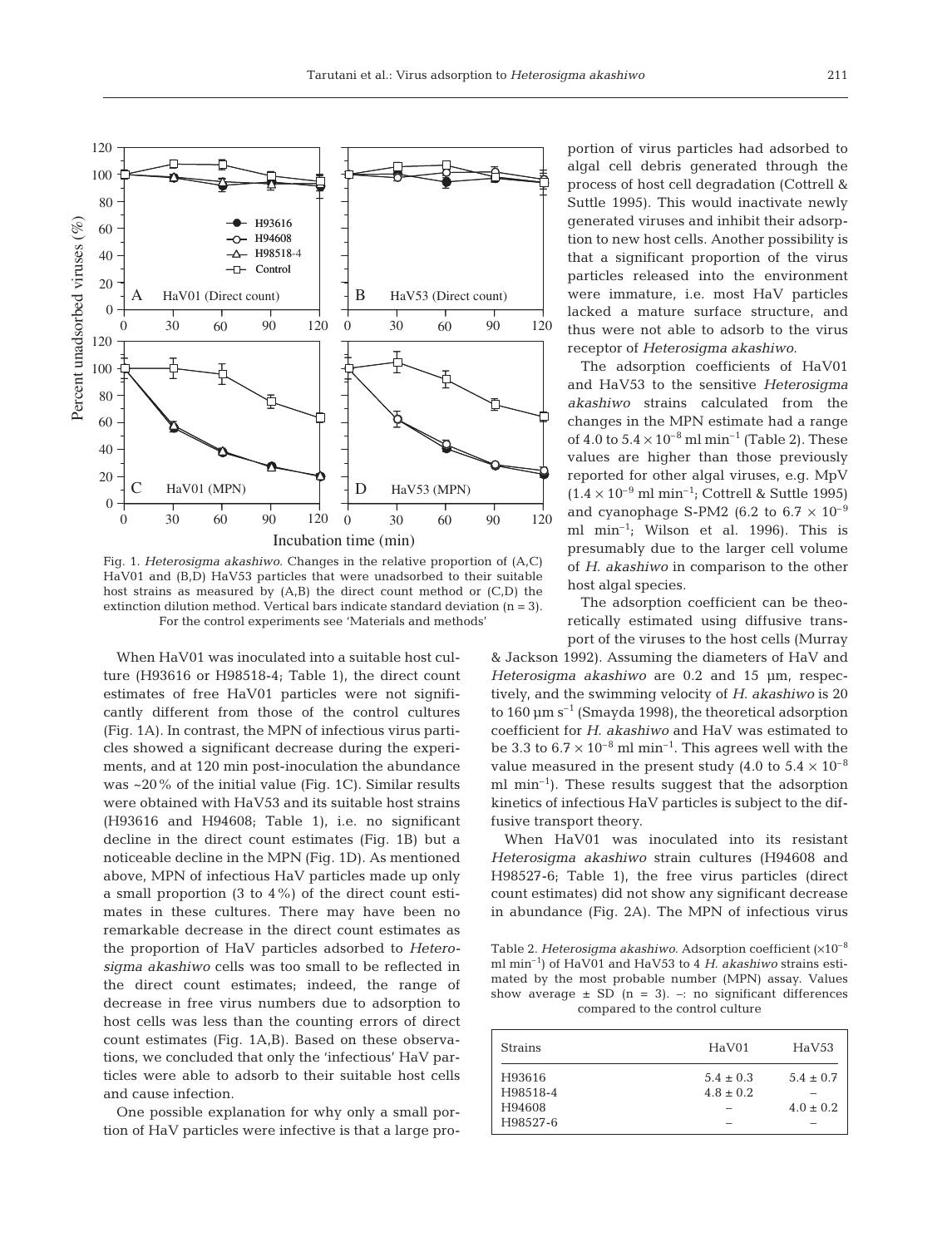

Fig. 2. *Heterosigma akashiwo.* Changes in the relative proportion of (A,C) HaV01 and (B,D) HaV53 particles that were unadsorbed to their unsuitable host strains measured by (A,B) the direct count method or (C,D) the extinction dilution method. Vertical bars indicate  $\pm$  SD (n = 3). For the control experiments see 'Materials and methods'

particles decreased slightly during the experiments but the change was not significantly different from the control culture (Fig. 2C); this may reflect the gradual loss of HaV infectivity through the incubation under the condition mentioned above (see 'Materials and methods') (Nagasaki & Yamaguchi 1998). In addition, with HaV53 and its resistant host strains (H98518-4 and H98527-6; Table 1), the changes in the number of free viruses were not significantly different from those in the control cultures using either the direct count method or MPN assay (Fig. 2B,D). These results indicate that HaV adsorbed hardly at all to the resistant strains. Furthermore, viral adsorption may be the primary process in determining the sensitivity or resistance of *H. akashiwo* strains to viral infection, which would account for the strain-specific host range of HaV.

## **CONCLUSION**

The data presented here suggest that the strain-specific host specificity of HaV is determined during the viral adsorption process. Development of resistance to viral infection is often related to lysogeny, especially in the case of bacteriophages (e.g. Bisen et al. 1986),

which is one of the predominant tactics for bacteriophages to be multiplied in accordance with their hosts' propagation (Wilson & Mann 1997). However, lysogeny is unknown for viruses infecting eukaryotic marine algae except for *Ectocarpus siliculosus* virus-1 (EsV-1) infecting the brown alga *E. siliculosus* (Delaroque et al. 1999). The HaV-DNA polymerase gene fragment is highly conserved among HaV clones and was not detected in the genome of *Heterosigma akashiwo* strain H93616 using PCR experiments, even though it shows apparent resistance to a number of HaV strains (Nagasaki et al. 2005b, Tomaru et al. 2004b); this rules out the possibility of lysogeny as the cause of the virus resistance observed here. A more plausible explanation is that resistance develops at the level of the algal cell wall, as observed in bacteriophages infecting *Streptomyces erythreus* (Donadio et al. 1986). Some biochemical variation may exist on the cell surface among *H. akashiwo* ecotypes with distinct virus sensitivity spectra.

To understand the adsorption mechanism of HaV, it is essential to identify and characterize the communication between the hosts' virus receptor and the viral surface

protein. In the case of CV, a viral-surface glycoprotein Vp260 with 13 internal tandem repeats of 61 to 65 amino acids is suggested to cause variations in nature of the viral surface (Que et al. 1994, Chuchird et al. 2002). A putative HaV gene encoding a protein with more than 20 internal tandem repeats of ~74 amino acids has been identified and is now under examination (Y. Shirai unpubl. data). This is of particular interest for determining whether these structures are involved in the host strain specificity of HaV.

*Acknowledgements.* We are grateful to Dr. Y. Tomaru of the National Research Institute of Fisheries and Environment of Inland Sea, Fisheries Research Agency, for his technical assistance. This study was partly funded by the Fisheries Agency of Japan, the Ministry of Agriculture, Forestry and Fisheries of Japan, the Industrial Technology Research Grant Program in 2000–2004 from the New Energy and Industrial Technology Development Organization of Japan (NEDO) and the Japan Science and Technology Corporation.

## LITERATURE CITED

- Bisen PS, Audholia S, Bhatnagar AK, Bagchi SN (1986) Evidence for lysogeny and viral resistance in the cyanobacterium *Phormidium uncinatum*. Curr Microbiol 13:1–5
- Bratbak G, Jacobsen A, Heldal M, Nagasaki K, Thingstad F (1998) Virus production in *Phaeocystis pouchetii* and its